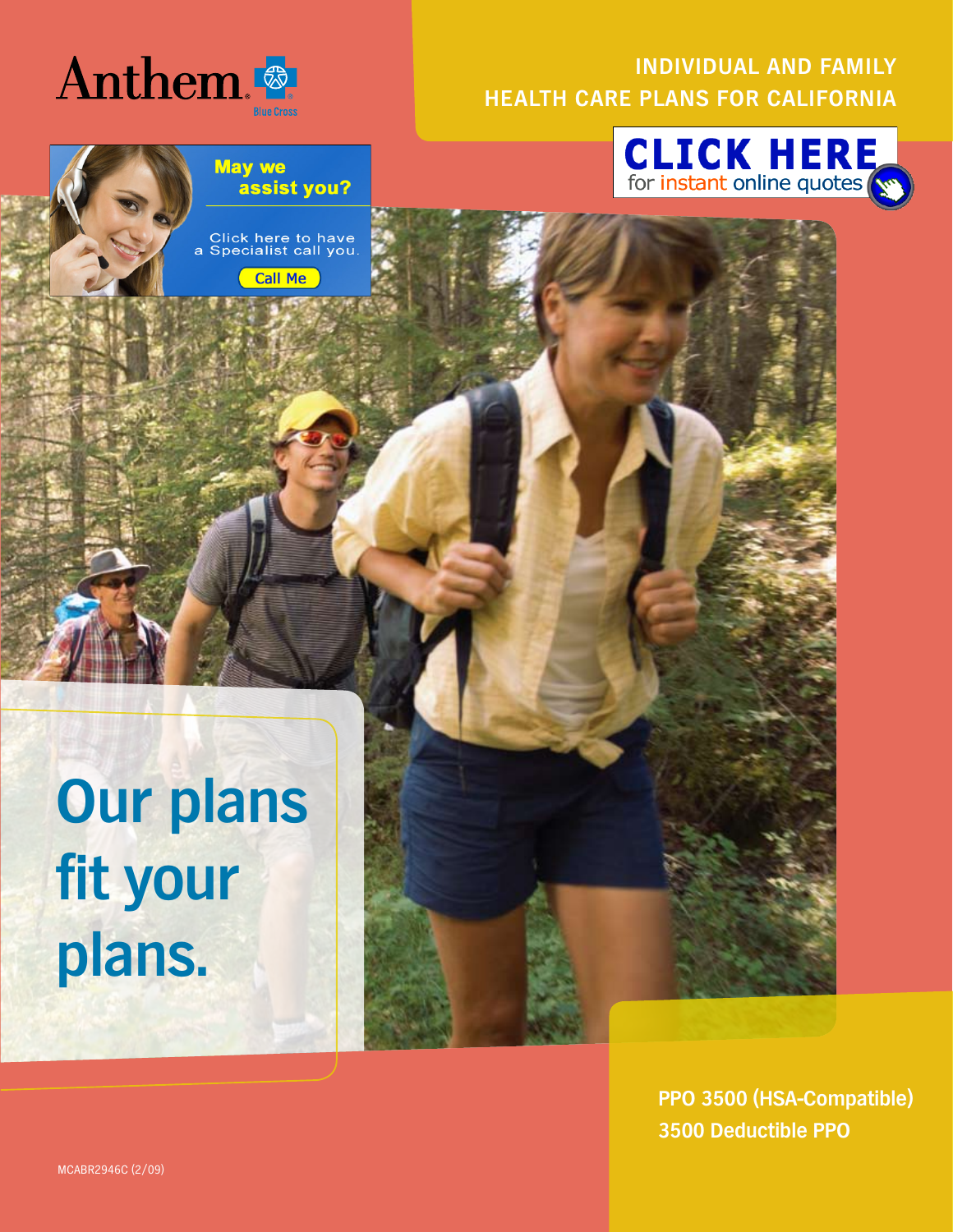# **What makes Anthem Blue Cross plans a smart choice?**

- **1. A choice of plans to fit your budget.** No matter where you are in life, we have a plan that will fit your health care needs, as well as your budget.
- **2. One of the largest networks in California.** With more than 50,000 PPO doctors and nearly 400 hospitals throughout the state, the chances are that your doctor is one of ours. And all our network providers have lower rates for our members, so your share of medical costs will be less.
- **3. Coverage that travels with you.** No matter where life takes you whether it's around the state or across the country — Anthem Blue Cross has you covered.
- **4. Dental and life insurance.** To enhance your health and financial future, we also offer dental and term life coverage.
- **5. Peace of mind.** You can relax knowing that we have been providing health care coverage and security to Californians for more than 70 years. We're committed to simplifying your life and improving your health.

**• PPO 3500 (HSA-Compatible)**

**• 3500 Deductible PPO**

### **What's a PPO plan?**

With a PPO (preferred provider organization) health care plan, you'll pay a lower share of your medical expenses when you use doctors or hospitals that participate in our PPO network. Your share of expenses includes:

- **Deductible:** Typically this is the amount you have to pay each calendar year for services that your health care plan covers before the plan begins paying. Please note that some plans may not have a deductible or may cover certain services before the deductible is met.
- **Coinsurance:** After your annual deductible is met, this is the percentage of the cost for which you will be responsible for services that your plan covers.

The amount of your deductible and coinsurance depends on which PPO plan you choose. A PPO plan will also pay a portion of the cost for services you may receive from non-participating (non-network) providers, but your share of the cost can be significantly higher.

**Is your doctor in our network?** Go to anthem.com/ca > "Find a Doctor."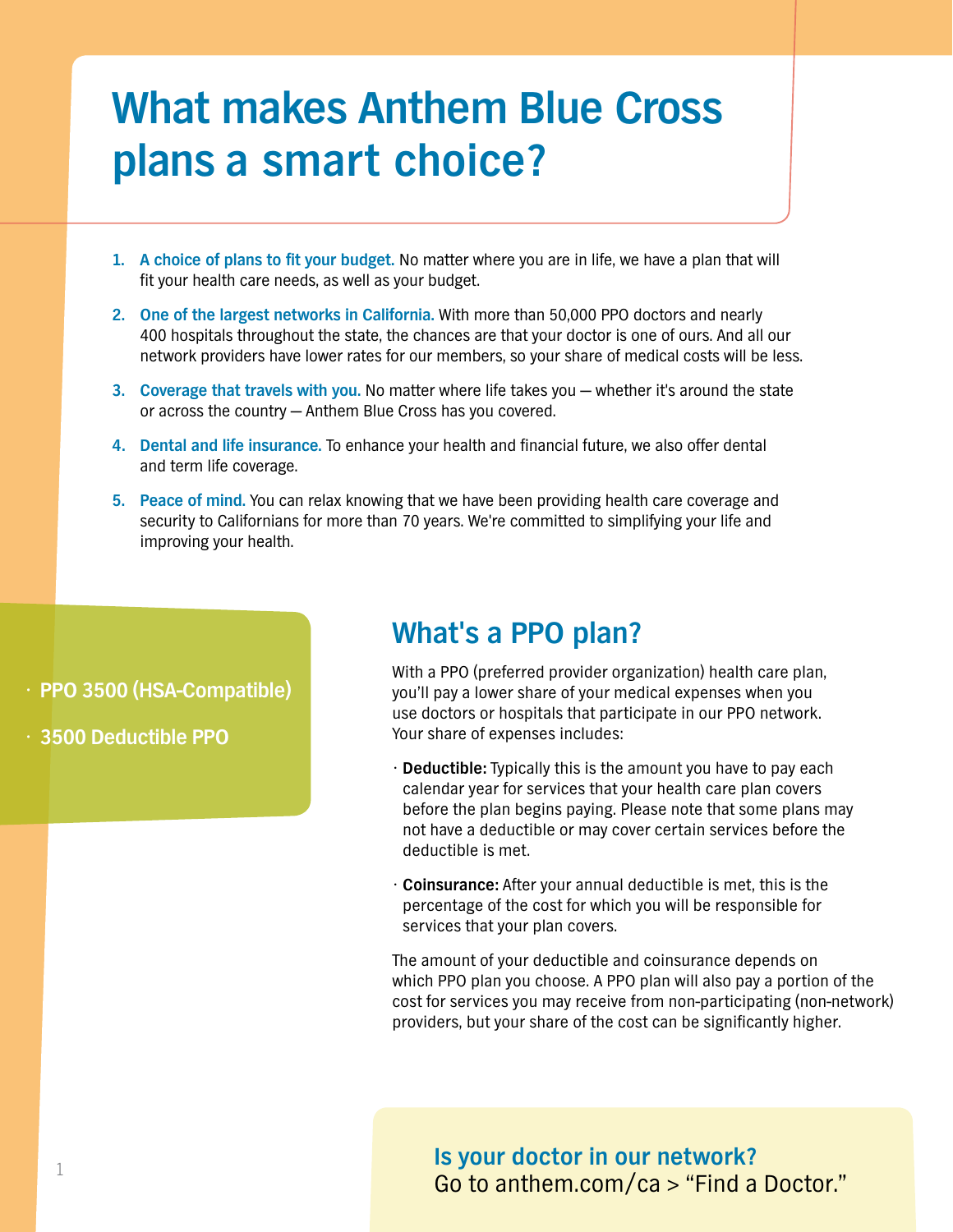# **Plan highlights**

| PPO 3500 (HSA-Compatible)                                                                                                                                                                                                                                                                                                                          | <b>3500 Deductible PPO</b>                                                                                                                                                                                                                                                                                      |
|----------------------------------------------------------------------------------------------------------------------------------------------------------------------------------------------------------------------------------------------------------------------------------------------------------------------------------------------------|-----------------------------------------------------------------------------------------------------------------------------------------------------------------------------------------------------------------------------------------------------------------------------------------------------------------|
| <b>Features:</b><br>⋅ 100% coverage for most network<br>services once deductible is met<br>. An opportunity to combine a tax-advantaged<br>health savings account (HSA) with your health plan<br>$\cdot$ A combined medical/pharmacy deductible so<br>your payments for prescription drugs apply<br>toward your deductible and out-of-pocket limit | <b>Features:</b><br>⋅ 100% coverage for most network<br>services once deductible is met<br>. An annual out-of-pocket limit that is satisfied once<br>the deductible is met<br>$\cdot$ Immediate coverage for generic drugs (just pay<br>the copay)                                                              |
| You should know:<br>$\cdot$ For families, the total deductible is met when<br>one or more family members' eligible covered<br>expenses combined meet the total amount<br>· Prescription drugs are not covered until you meet<br>the \$3,500 medical/prescription drug deductible<br>· Maternity benefits are not included<br>with this plan        | You should know:<br>· For families, when two members each reach the<br>deductible, the deductible is satisfied for the<br>entire family<br>· Brand-name drugs are not covered until<br>you meet the \$500 brand-name prescription drug<br>deductible<br>· Maternity benefits are not included<br>with this plan |

See the next two pages for more details about these plans

# **Prescription drug coverage**

The cost of prescription drugs can be staggering and is one of the leading causes of rising health care costs. To help control your share of the costs, many of our plans include different options for prescription drug coverage.

Even though both plans featured in this brochure include prescription drug coverage for both generic and brand-name drugs, it's still a good idea to consider using generic drugs for the best value. Generic drugs have the same active ingredients as their brand-name equivalents, but normally cost less.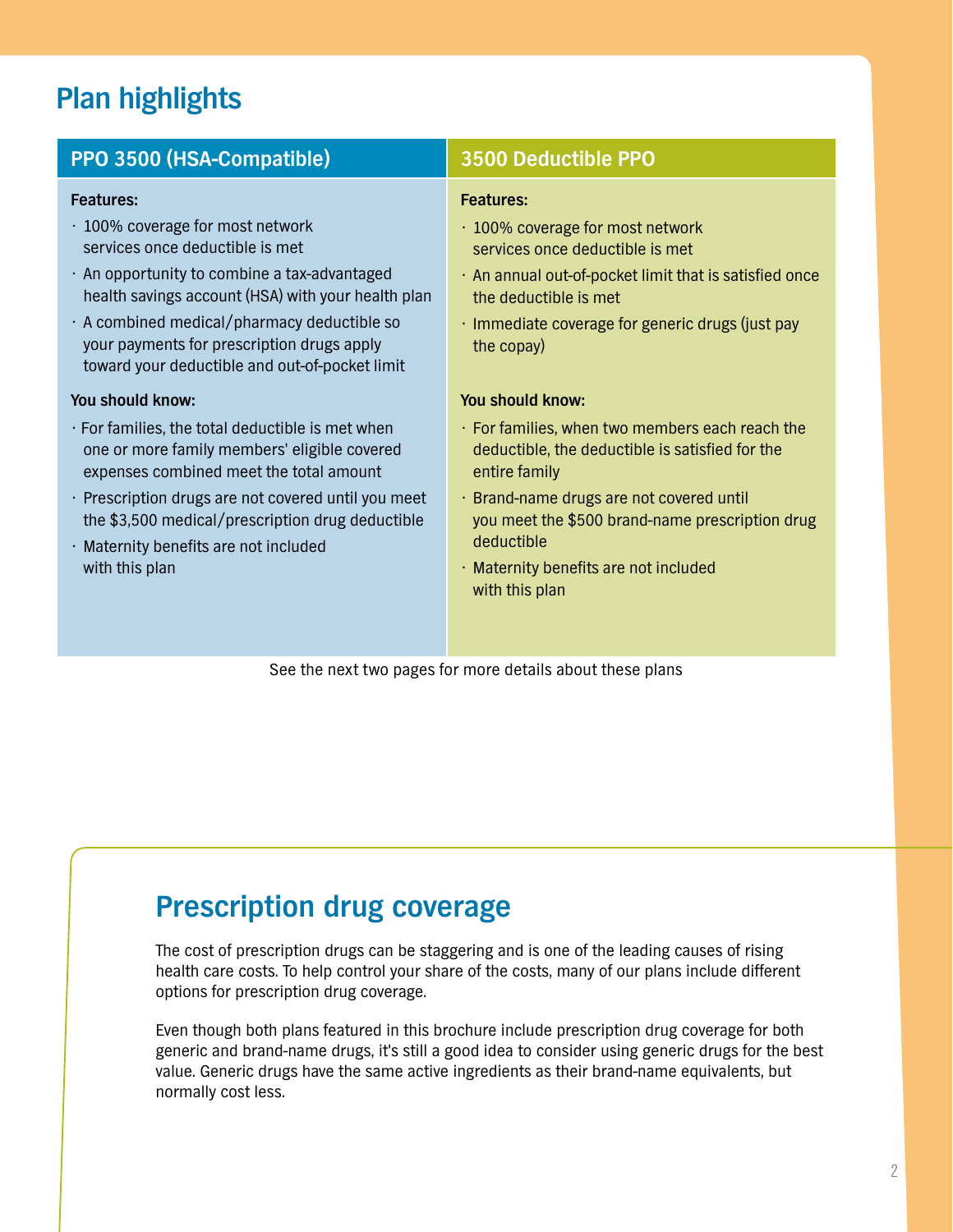| <b>Plan Benefits</b>                                                                  |            |                           | PPO 3500 (HSA-Compatible)                                                   | 3500 Deductible PPO                                                                             |                                                                                                                                                                          |
|---------------------------------------------------------------------------------------|------------|---------------------------|-----------------------------------------------------------------------------|-------------------------------------------------------------------------------------------------|--------------------------------------------------------------------------------------------------------------------------------------------------------------------------|
|                                                                                       |            | In-Network                | Out-of-Network                                                              | <b>In-Network</b>                                                                               | Out-of-Network                                                                                                                                                           |
|                                                                                       | Individual |                           | (combined for medical benefits and prescription drugs)<br>\$3,500           |                                                                                                 | \$3,500 per member                                                                                                                                                       |
| <b>Annual Deductible</b>                                                              | Family     |                           | (combined for medical benefits and prescription drugs)<br>\$7,000 aggregate | the deductible is satisfied for the entire family.<br>Once 2 members each reach the deductible, | Each family member has an individual deductible.                                                                                                                         |
|                                                                                       | Individual | (combined for             | medical benefits and prescription drugs)<br><b>S1,500</b>                   |                                                                                                 | \$6,500 per member                                                                                                                                                       |
| Out-of-Pocket Limit <sup>1</sup><br>(in addition to deductible)<br>Annual             | Family     |                           | (combined for medical benefits and prescription drugs)<br>\$3,000 aggregate | (Satisfied once the annual<br>deductible is met)<br>SO,                                         | each reach the out-of-pocket<br>individual out-of-pocket limit.<br>Each family member has an<br>limit, the limit is satisfied<br>for the entire family<br>Once 2 members |
| Lifetime Maximum                                                                      |            |                           | Plan pays up to \$5 Million per member                                      | Plan pays up to \$5 Million per member                                                          |                                                                                                                                                                          |
|                                                                                       |            |                           |                                                                             |                                                                                                 |                                                                                                                                                                          |
| The amounts shown are your share<br>of costs after any deductible<br>Covered Services |            | In-Network                | Out-of-Network                                                              | In-Network                                                                                      | Out-of-Network                                                                                                                                                           |
| Doctors' Office Visits                                                                |            |                           | 50% of negotiated                                                           |                                                                                                 | 50% of negotiated fee                                                                                                                                                    |
| <b>Professional Services</b><br>(x-ray, lab, anesthesia, surgeon, etc.)               |            | $\boldsymbol{\mathsf{S}}$ | fee plus all excess charges                                                 | $\boldsymbol{\mathcal{L}}$                                                                      | plus all excess charges                                                                                                                                                  |

**Hospital Inpatient**

**Hospital Inpatient**<br>(overnight hospital stays)

**HOSpital Inpatient**<br>(overnight hospital stays) \$0<sup>2</sup> \$650 per day \$6<sup>2</sup> \$0<sup>2</sup> \$650 per day

 $$0^2$$ 

All charges except<br>\$650 per day

All charges except<br>\$650 per day

 $$0^2$$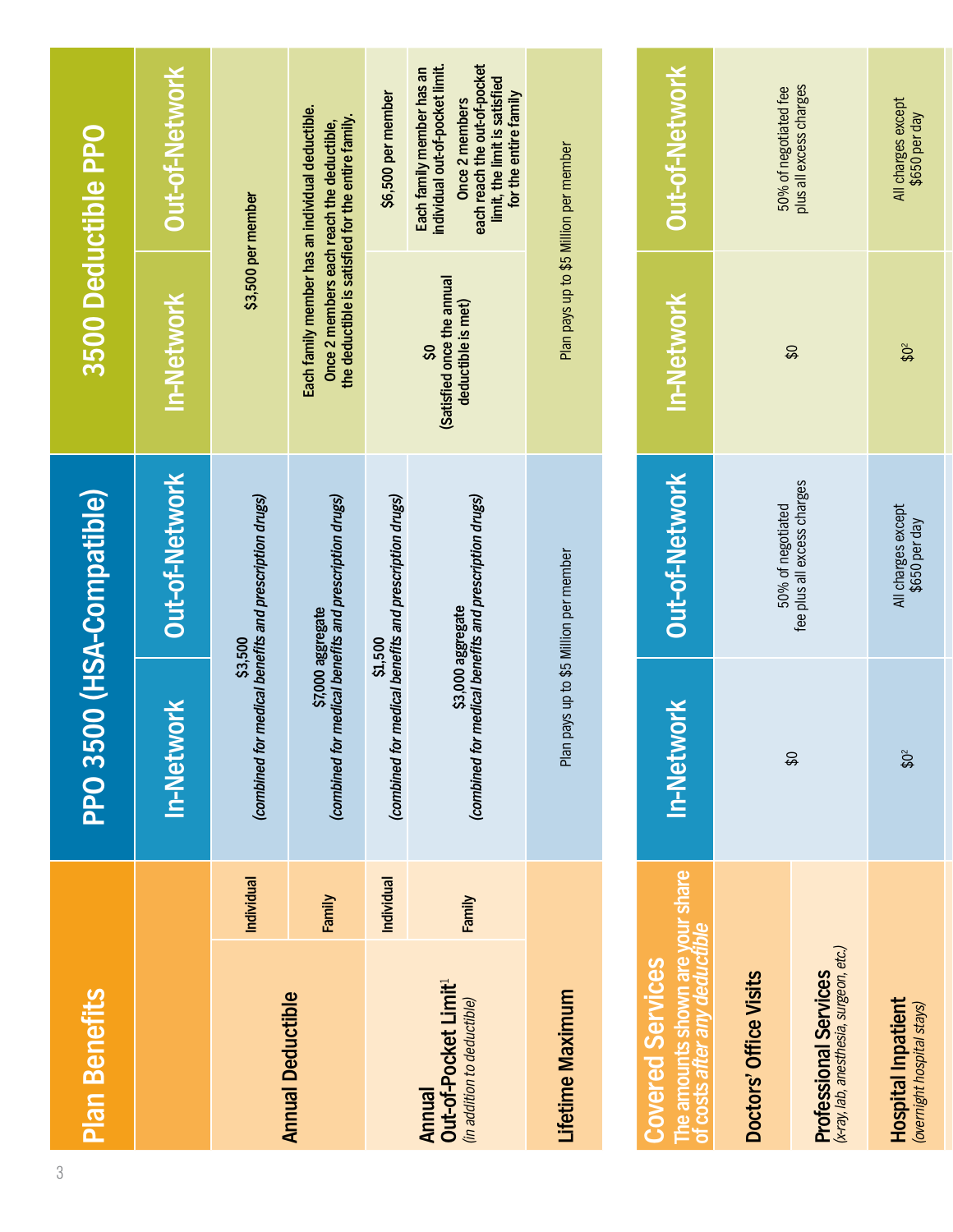| <b>Hospital Outpatient</b><br>(if you don't stay overnight)                                                                                                    |                                 | $\boldsymbol{\mathfrak{P}}^2$                                                                                                                                                                         | All charges except<br>\$380 per day                                                                                                                                    | $$0^2$                                                                                                                                                                                    | All charges except<br>\$380 per day                                                                                                                                                                            |
|----------------------------------------------------------------------------------------------------------------------------------------------------------------|---------------------------------|-------------------------------------------------------------------------------------------------------------------------------------------------------------------------------------------------------|------------------------------------------------------------------------------------------------------------------------------------------------------------------------|-------------------------------------------------------------------------------------------------------------------------------------------------------------------------------------------|----------------------------------------------------------------------------------------------------------------------------------------------------------------------------------------------------------------|
| <b>Emergency Room Services</b><br>(\$100 copay applies for each visit;<br>waived if admitted as inpatient)                                                     |                                 | $\boldsymbol{\mathsf{S}}$                                                                                                                                                                             | of customary and reasonable fees<br>All charges in excess                                                                                                              | $\boldsymbol{\mathsf{S}}$                                                                                                                                                                 | customary and reasonable fees<br>All charges in excess of                                                                                                                                                      |
| Maternity                                                                                                                                                      |                                 | not covered                                                                                                                                                                                           |                                                                                                                                                                        |                                                                                                                                                                                           | not covered                                                                                                                                                                                                    |
| tests ordered by physician are<br>covered, including appropriate<br>ovarian, and prostate cancer)<br>screening for breast, cervical,<br><b>Preventive Care</b> | <b>Services</b><br><b>Adult</b> | basic / premium screening<br>Centers:<br>Routine mammogram,<br>(deductible waived)<br>\$25 / \$75 copay for<br>tests:<br>Pap and PSA<br><b>HealthyCheck<sup>SM</sup></b><br>$\boldsymbol{\mathsf{S}}$ | plus all excess charges<br>50% of negotiated fee                                                                                                                       | basic /premium screening<br>HealthyCheck <sup>SM</sup> Centers:<br>Routine mammogram,<br>\$25 / \$75 copay for<br>(deductible waived)<br>Pap and PSA tests:<br>$\boldsymbol{\mathcal{S}}$ | plus all excess charges<br>50% of negotiated fee                                                                                                                                                               |
|                                                                                                                                                                | Children's<br><b>Services</b>   | Well Child (through age 6):<br>SS                                                                                                                                                                     |                                                                                                                                                                        | Well Child (through age 6):<br>$\boldsymbol{\mathsf{S}}$                                                                                                                                  |                                                                                                                                                                                                                |
| Acupuncture / Acupressure<br>(up to 24 visits per year)                                                                                                        |                                 | All charges except \$30 per visit                                                                                                                                                                     |                                                                                                                                                                        |                                                                                                                                                                                           | All charges except \$30 per visit                                                                                                                                                                              |
| <b>Chiropractic Services</b><br>(up to 24 visits per year)                                                                                                     |                                 | $\boldsymbol{\mathsf{S}}$                                                                                                                                                                             | All charges<br>except \$25 per visit                                                                                                                                   | $\boldsymbol{\mathsf{S}}$                                                                                                                                                                 | All charges<br>except \$25 per visit                                                                                                                                                                           |
| Prescription<br>Drug Coverage                                                                                                                                  |                                 | After annual deductible is met:<br>Brand-name (Tier 2): \$35 copay<br><b>Aradoo GT\$</b><br>Generic (Tier 1):                                                                                         | After annual deductible is met:<br>plus the copay/coinsurance<br>limited fee schedule and<br>in-network benefits<br>all excess charges<br>as stated for<br>50% of drug | Brand-name (Tier 2): \$35 copay<br>after \$500 annual brand-name<br>prescription drug deductible<br>Generic (Tier 1): \$15 copay<br>(2-member maximum)                                    | stated for in-network benefits,<br>fee schedule and all excess<br>subject to the \$500 annual<br>brand-name prescription<br>copay/coinsurance as<br>50% of drug limited<br>charges plus the<br>drug deductible |
|                                                                                                                                                                |                                 | 1 Excludes non-participating charges in excess of the Anthem Blue Cross negotiated fee and non-participating charges in                                                                               |                                                                                                                                                                        | 2 Additional \$500 admission charge at participating hospitals (no additional charge for preferred participating)                                                                         |                                                                                                                                                                                                                |

Excludes non-participating charges in excess of the Anthem Blue Cross negotiated fee and non-participating charges in excess of customary and reasonable fees for emergency care. Copays/coinsurance to participating and non-participating providers apply to the annual calendar year out-of-pocket limit except where specifically noted in the policy.

2 Additional \$500 admission charge at participating hospitals (*no additional charge for preferred participating)*<br>is for inpatient stays or outpatient surgery or infusion therapy. The charge is not required for ambulator 2 *(no additional charge for preferred participating)* is for inpatient stays or outpatient surgery or infusion therapy. The charge is not required for ambulatory Additional \$500 admission charge at participating hospitals surgical centers or medical emergencies.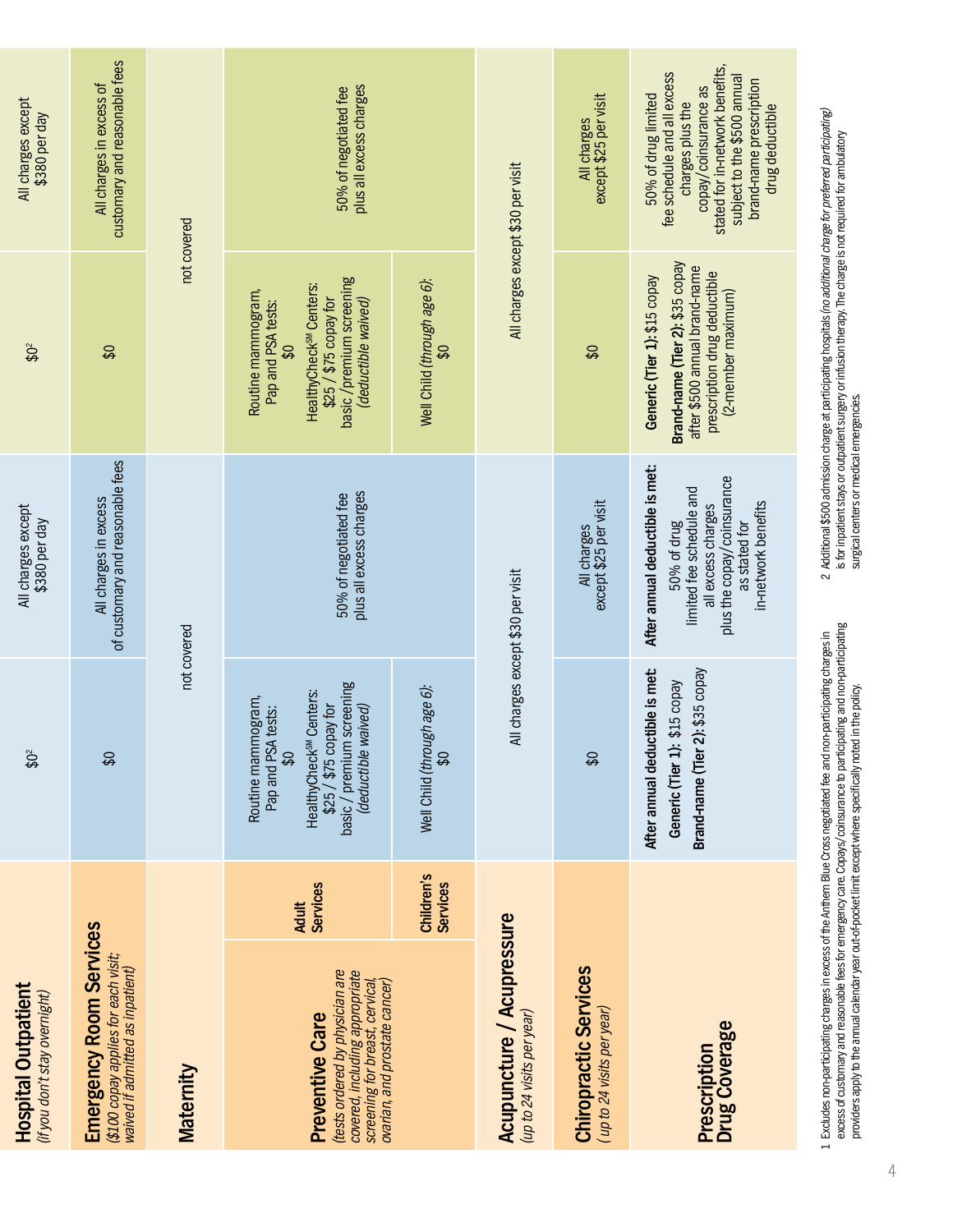**Give yourself every advantage… good health, a bright smile and financial security.**

## **Why dental coverage?**

Dental care can play an important role in your overall health. Regular checkups and cleanings can help detect the early signs of oral health problems, reduce the risk of permanent damage to your teeth and gums, and prevent costly treatments down the road.

### **Dental Blue® PPO Plans feature:**

- One of the largest Dental PPO networks in the state (more than 21,000 dental locations)
- No deductibles for cleanings, exams and x-rays
- Savings on popular services like veneers, dental implants and braces
- Negotiated discounts on services during any waiting periods and after you reach your annual maximum

The Dental Blue PPO plans give you the flexibility to see any dentist, although your costs will usually be less when you see a dentist in the network.

### **Dental SelectHMO Plans feature:**

- A network of more than 4,800 dentists to choose from
- No deductibles and a low \$5 copay for exams, cleanings and x-rays
- Coverage for orthodontic services
- No annual maximums and no waiting periods for most services

The Dental SelectHMO network is not available in all counties so ask your agent for more details.

# **Why term life insurance?**

Losing a loved one is hard enough without having to worry about financial obligations. Families are often unprepared for this sudden loss, and term life insurance can provide financial support and peace of mind at a difficult time.

Here are just a couple of reasons why you'll want to purchase term life insurance from Anthem Blue Cross Life and Health Insurance Company:

- It's inexpensive  $-$  just pennies a day
- It's easy no additional forms are required to enroll

### **Term life monthly rates**

| Age      | \$15,000<br><b>Benefit</b> | \$30,000<br><b>Benefit</b> | \$50,000<br><b>Benefit</b> | \$75,000<br><b>Benefit</b> | \$100,000<br><b>Benefit</b> |
|----------|----------------------------|----------------------------|----------------------------|----------------------------|-----------------------------|
| $1 - 18$ | \$1.50                     | \$3.00                     | N/A                        | N/A                        | N/A                         |
| 19-29    | \$2.80                     | \$5.60                     | \$9.30                     | \$11.25                    | \$13.00                     |
| 30-39    | \$3.25                     | \$6.50                     | \$10.80                    | \$13.50                    | \$16.00                     |
| 40-49    | \$7.50                     | \$15.00                    | \$25.00                    | \$33.75                    | \$42.00                     |
| 50-59    | \$20.90                    | \$41.80                    | \$69.60                    | \$97.50                    | \$125.00                    |
| 60-64    | \$29.40                    | \$58.80                    | \$98.00                    | \$142.50                   | \$185,00                    |

### **For more information on our dental plans or life insurance, ask your Anthem Blue Cross agent today!**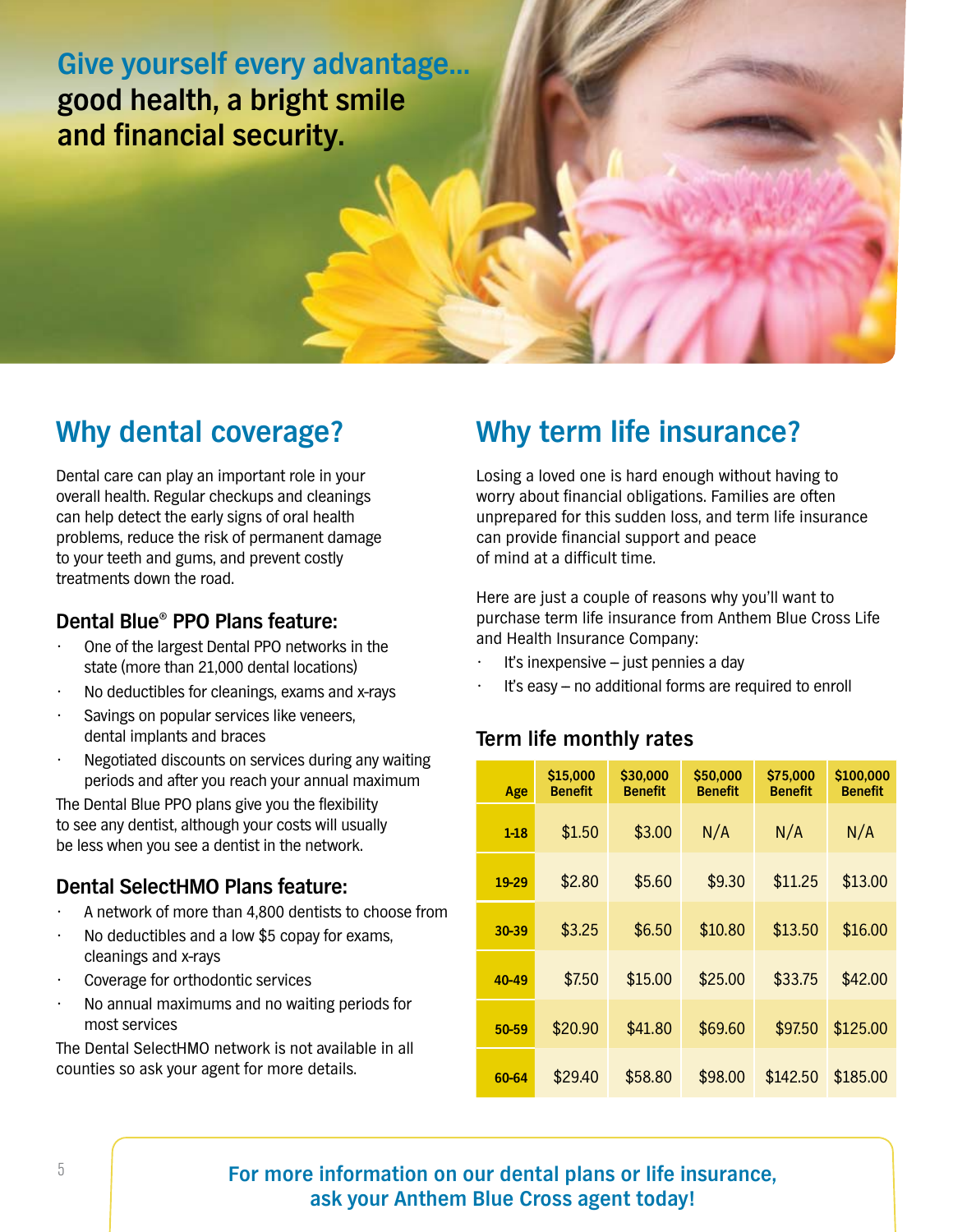# **What Individual health care plans do not cover**

The following Exclusions and Limitations will help you understand what your health care plan does not include before you enroll. These listings are an overview only. For a comprehensive list of the plans' exclusions and limitations, you can request a copy of a Policy/Combined Evidence of Coverage and Disclosure Form (EOC) booklet. Just ask your agent or contact Anthem Blue Cross.

#### **Exclusions and Limitations**

- Maternity or pregnancy care.
- Conditions covered by workers' compensation or similar law.
- Experimental or investigative services.
- Services provided by a local, state, federal or foreign government, unless you have to pay for them.
- Services or supplies not specifically listed as covered under the Policy/EOC.
- Services received before your effective date or after coverage ends.
- Services you wouldn't have to pay for without insurance.
- Services from relatives.
- Any services received by Medicare benefits without payment of additional premium.
- Services or supplies that are not medically necessary.
- Routine physical exams, except for preventive care services (e.g., physical exams for insurance, employment, licenses or school are not covered), except as specifically stated in the Policy/EOC.
- Any amounts in excess of the maximum amounts listed in the Policy/EOC.
- Sex changes.
- Cosmetic surgery.
- Services primarily for weight reduction except medically necessary treatment of morbid obesity.
- Dental care, dental implants or treatment to the teeth, except as specifically stated in the Policy/EOC.
- Hearing aids.
- Contraceptive drugs and/or certain contraceptive devices, except as specifically stated in the Policy/EOC.
- Infertility services.
- Private duty nursing.
- Eyeglasses or contact lenses, except as specifically stated in the Policy/EOC.
- Vision care including certain eye surgeries to replace glasses, except as specifically stated in the Policy/EOC.
- Mental and nervous disorders and substance abuse, except as specifically stated in the Policy/EOC.
- Certain orthopedic shoes or shoe inserts, except as specifically stated in the Policy/EOC.
- Services or supplies related to a preexisting condition.
- Outdoor treatment programs.
- Telephone or facsimile machine consultations.
- Educational services except as specifically provided or arranged by Anthem Blue Cross.
- Nutritional counseling or food or dietary supplements, except for formulas and special food products to prevent complications of phenylketonuria (PKU).
- Care or treatment furnished in a non-contracting hospital, except as specifically stated in the Policy/EOC.
- Personal comfort items.
- Custodial care.
- Certain genetic testing.
- Outpatient speech therapy, except as specifically stated in the Policy/EOC.
- Any amounts in excess of maximums stated in the Policy/EOC.
- Outpatient drugs, medications or other substances dispensed or administered in any outpatient setting.
- Services or supplies provided to any person not covered under the Agreement in connection with a surrogate pregnancy.

### **Incurred medical care ratio**

As required by law, we are advising you that Anthem Blue Cross and its affiliated companies incurred medical care ratio for 2007 was 80.43 percent. This ratio was calculated after provider discounts were applied.

#### **Waiting periods**

There is a specific six-month waiting period for coverage of any condition, disease or ailment for which medical advice or treatment was recommended or received within six months preceding the effective date of coverage. If you apply for coverage within 63 days of terminating your membership with another "creditable" health care plan, then you can use your prior coverage for credit toward the six-month waiting period. Anthem Blue Cross will credit the time you were enrolled on the previous plan. Consult with your Anthem Blue Cross agent or representative if you have a question about the underwriting process.